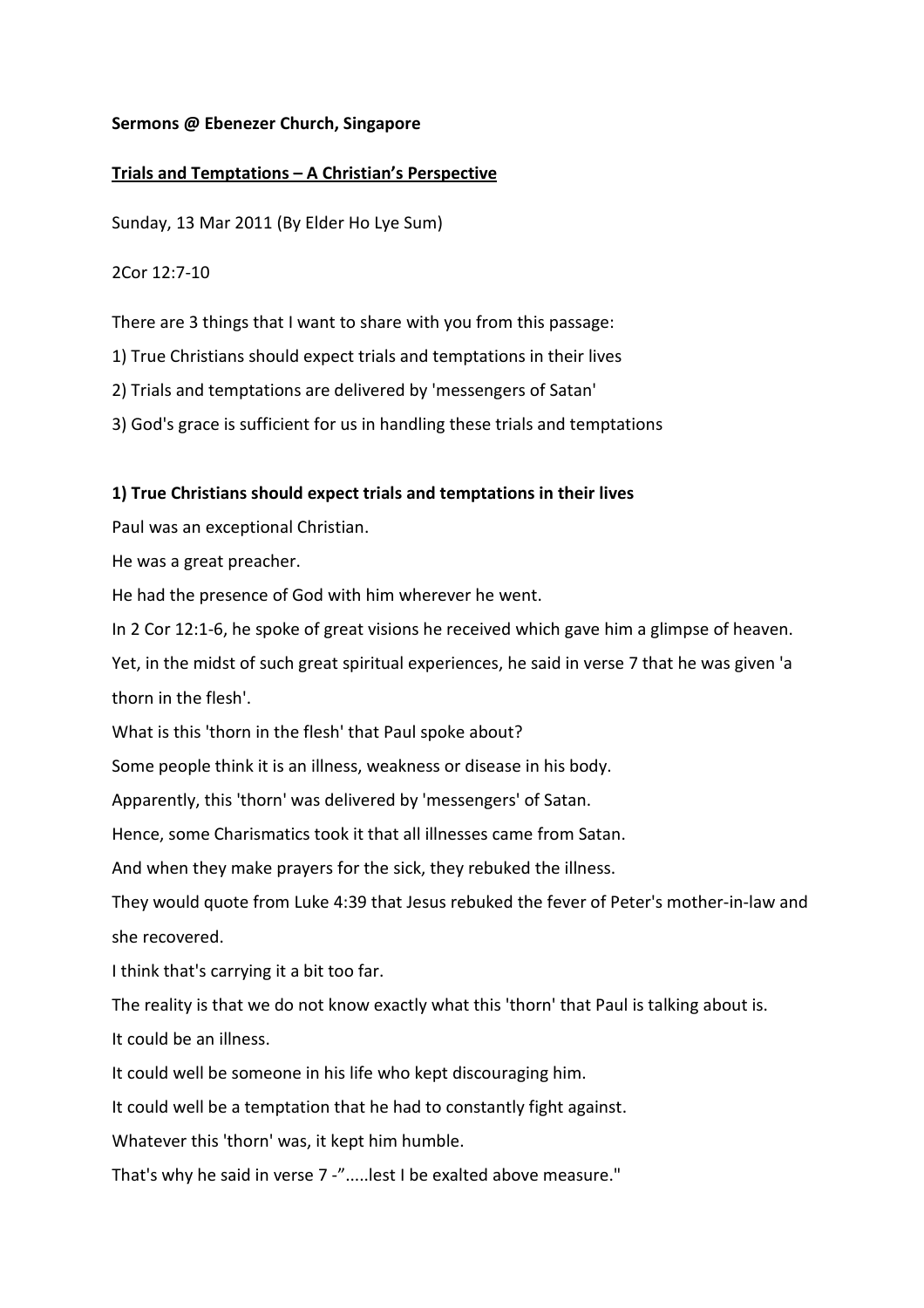Hence, in the larger context and application of this passage, 'thorns' could well be different trials and temptations we will face in our lives.

And God gives Christians different types of 'thorns in the flesh' to keep them humble.

These 'thorns in the flesh' are also meant to help us remember not to get too comfortable with our place here on earth.

Instead, we should be working and looking forward to our eternal home.

When Paul & Barnabas travelled through the regions of Lystra, Iconium and Antioch, this is what they said to encourage them

 Acts 14:21 - strengthening the souls of the disciples, exhorting them to continue in the faith, and saying, "We must through many tribulations enter the kingdom of God".

So you see, true Christians should expect trials and temptations in their lives.

1 Pet 1:6-7 - In this you greatly rejoice, though now for a little while, if need be, you have been grieved by various trials.. - Why?

V 7 - so "that the genuineness of your faith, being much more precious than gold that perishes, though it is tested by fire, may be found to the praise, honor and glory at the revelation of Jesus Christ...

So Christian friends, expect trials and temptations in your life.

Expect all kinds of 'thorns' that will keep you humble.

And these 'thorns' will keep you looking forward to heaven and not get too comfortable with life here on earth.

That is why Paul says in 2 Cor 12:10 'therefore I take pleasure in infirmities, in reproached,

in needs, in persecutions, in distresses, for Christ's sake.'

Is your life very turbulent and full of trials and temptations?

If so, rejoice.

Hopefully, that will drive you to pray more and to long more for heaven.

#### 2) Trials and temptations are delivered by 'messengers of Satan'

Our passage tells us that Paul's 'thorn in the flesh' was delivered by a 'messenger of Satan'.

I hope you all realise that a spiritual world exists around us.

Thankfully, our physical eyes cannot see that spiritual world otherwise you may freak out!

In 2Kings 6, the entire Syrian army surrounded Elisha and his servant.

His servant was worried and said to Elisha 'what shall we do?'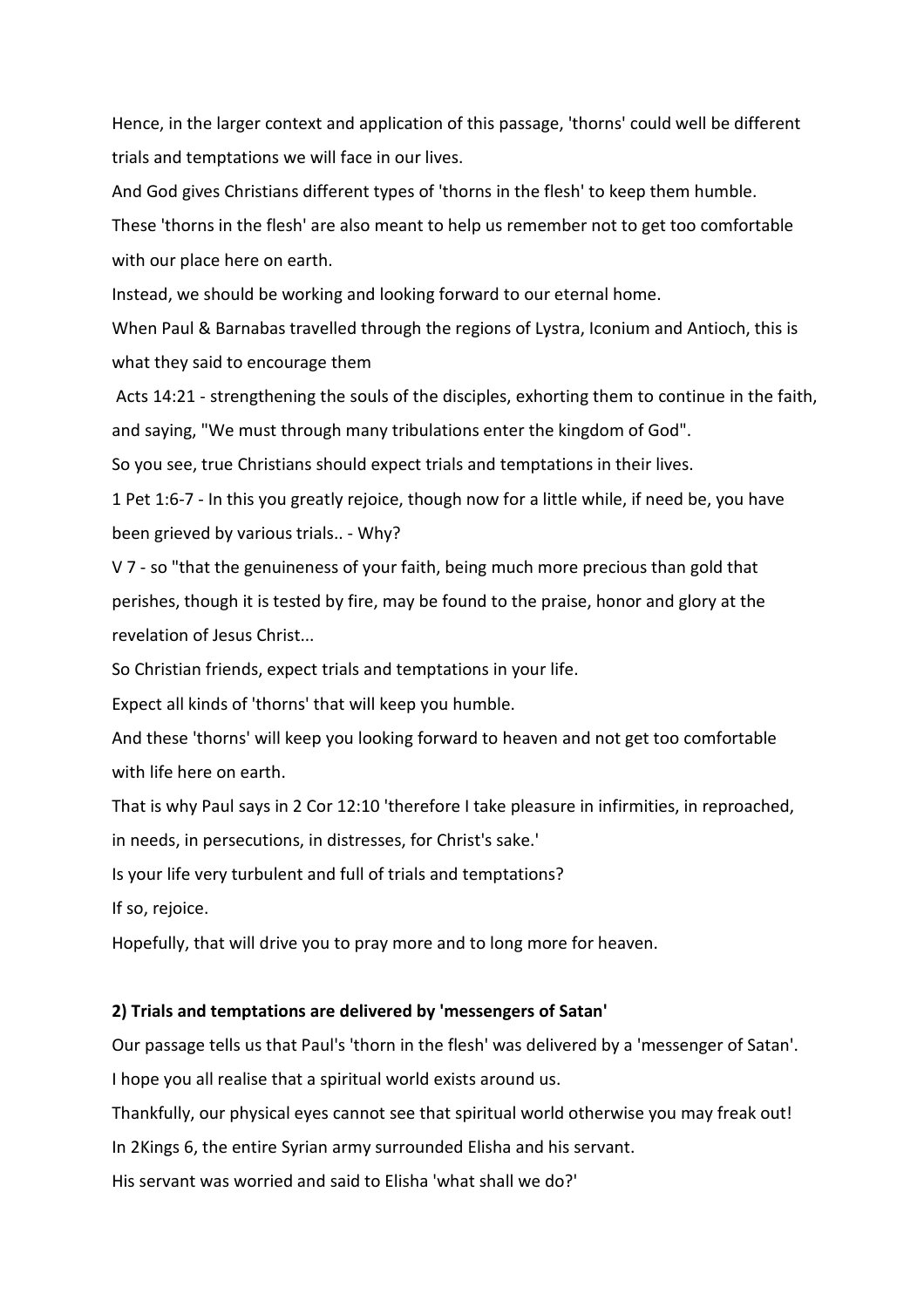Elisha responded "do not fear, for those who are with us are more than those who are with them."

And he prayed that God would open his servant's eyes.

And when his servant's eyes were opened, he saw that the mountain was full of horses and chariots of fire.

These were God's holy angels sent to protect his child and servant Elisha.

In Eph 6, we are reminded that "..we wrestle not against flesh and blood, but against principalities, against powers, against the rulers of the darkness of this age..."

I am therefore not surprised that Paul says that his 'thorn in the flesh' was delivered by a messenger of Satan.

In Job 2, we read that the illnesses of Job were Satanically motivated.

Satan accused Job of being faithful only because he was physically and materially well.

And as the history went, God allowed Satan to afflict Job.

Job 2:7 "....Satan struck Job with painful boils..."

This is one way in which messengers of Satan can cause affliction - a direct attack on the person itself.

In Luke 4, we are told that Satan himself tempted Jesus for forty days.

In Gen 3, Satan tempted Eve with statement of lies.

These are all examples of how Satan is directly involved in the temptation itself.

Now, there are also indirect ways in which Satan can affect God's people.

In Acts 16:16-18, Paul and Silas were preaching the gospel at Philippi.

There was a slave girl who was possessed by evil spirits.

This slave girl caused great annoyance and was an absolute nuisance to Paul and Silas.

So she was, in a sense, a 'messenger of Satan' causing hindrance to the gospel work being carried out.

Sometimes, these messengers may do it innocently without realizing it.

Other times, they may do it knowingly.

Judas Iscariot knew very well that he was betraying the Son of Man.

John 13:26, Jesus singled him out as the one, yet he continued his act of betrayal.

He knew he was the instrument of Satan in this matter knowingly.

In another incident after Jesus was arrested, when Peter was sitting by the fire, the servant girl seeing him said 'This man was also with him'.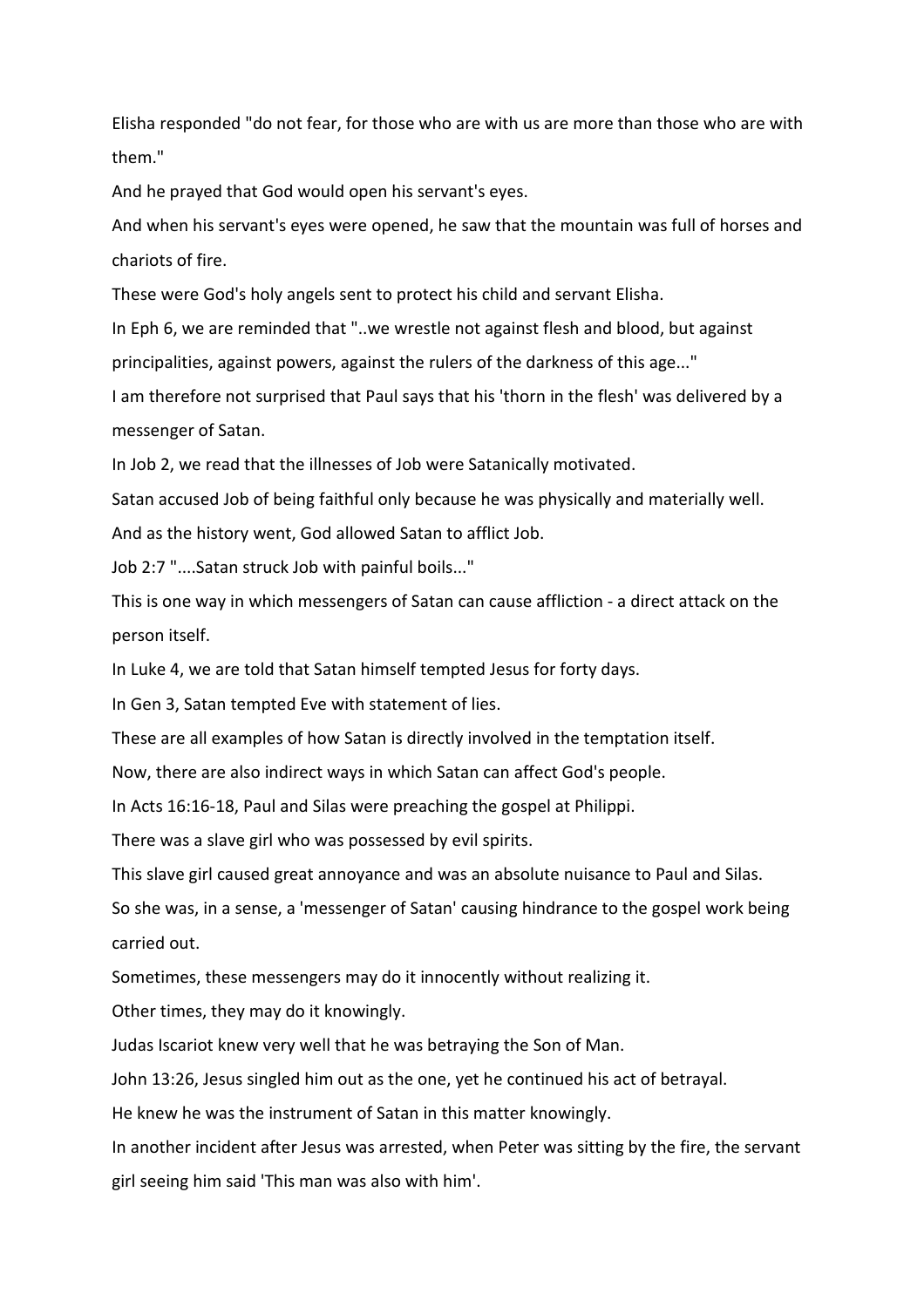That led to Peter committing the sin of an outright denial of Jesus.

Did the servant girl do it innocently?

Maybe, but that servant girl was the instrument that led to Peter's sin.

Then there was the case of Peter himself.

In Matt 16:21, Jesus taught His disciples that He had to suffer and die but be raised on the 3rd day.

Innocently, Peter took Jesus aside and said 'Far be it from you, Lord; this shall not happen to you'.

But Jesus rebuked him in verse 23, "Get behind me Satan! You are an offense to Me for you are not mindful of the things of God...."

Was Peter possessed by Satan?

No, he was still the same Peter.

But this Peter was conveying something in the spirit of Satan, whose chief aim was to distort the will of God.

Peter did not realize it; but he became the 'instrument' by which discouragement could have come to even Jesus.

Let us be very careful that we don't end up being 'messengers' or 'instruments' of Satan without realizing it.

Is this possible? Church history tells us it is.

John Wesley had a wife who was totally unsupportive of his ministry.

She was suspicious of all the women John Wesley had to counsel and critical of everything he did in his ministry.

That probably kept John Wesley very humble.

But it also limited his ministry.

You see, we can either be a blessing or a curse to the people around us.

Pray that you will be a blessing and not an instrument of Satan.

Parents in our midst, are you innocently discouraging your children in their spiritual progress? Perhaps you have not demonstrated by your example in terms of whether you would choose spiritual good over material pursuit.

Children, are you causing grief to your parents and making it difficult or impossible for them to serve God?

If you are not submitting to their authority and constantly arguing with them and being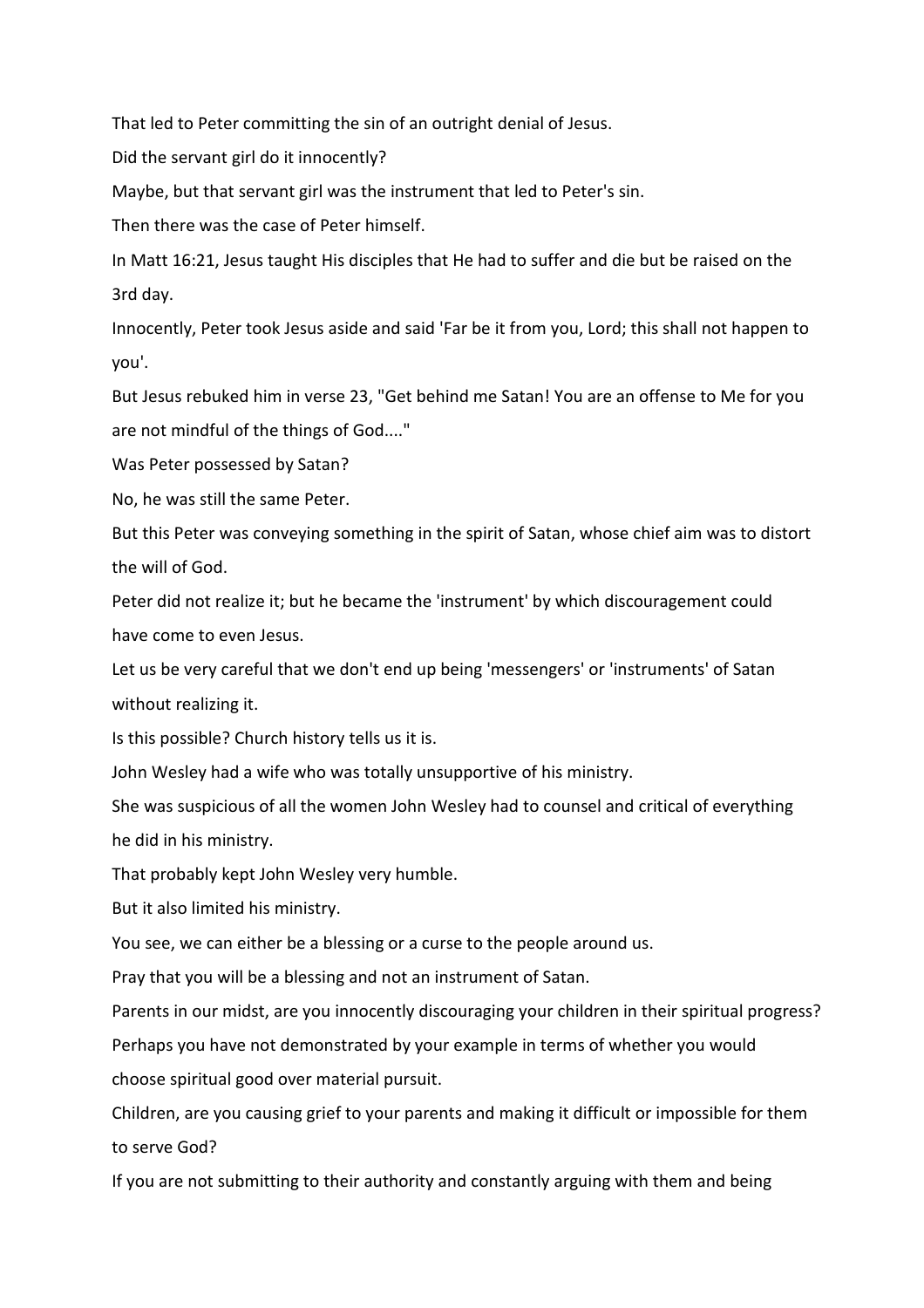disrespectful to them, whose influence do you think you are under, the Holy Spirit or Satan? Husbands and wives, are you an encouragement to your spouse so that they become useful instruments of God?

Members of the Church, are we an encouragement to those who serve the Lord zealously? Or have we innocently become 'messengers of Satan' without even realizing it? Jesus said in Matt 18:6-7

Matt 18:6-7 "whoever causes one of these little ones who believe in Me to sin, it would be better for him if a millstone were hung around his neck and he be drowned in the depth of the sea. Woe to the world because of offenses. For offenses must come, but woe to that man by whom the offense comes!"

When Jesus says 'woe!', you better take heed!

Let us examine ourselves.

Let us be people who are instruments of the Holy Spirit to bring good to those of the household of God?

Let us be people who are instruments for the furtherance of the gospel and conversion of souls.

Let us never be 'messengers of Satan' knowingly or innocently.

### 3) God's grace is sufficient for us in handling these trials and temptations

Finally, I want you to notice that Paul's victory in his circumstances did not come by the removal of the 'thorn'.

Instead, Victory came from his acknowledgement of God's sovereignty, grace and mercy.

Paul actually prayed for the removal of this 'thorn' from him altogether.

Very often, we pray similar prayers don't we?

Sometimes, when we pray, we even ask and expect God to do exactly as we dictate in our prayers.

God answered Paul's prayer.

But He did not answer it in the manner Paul asked.

God changed Paul's view of this 'thorn' instead of removing it altogether.

God made Paul realize that this thorn was placed there by His sovereign will.

And because He placed it there, He had full control of it.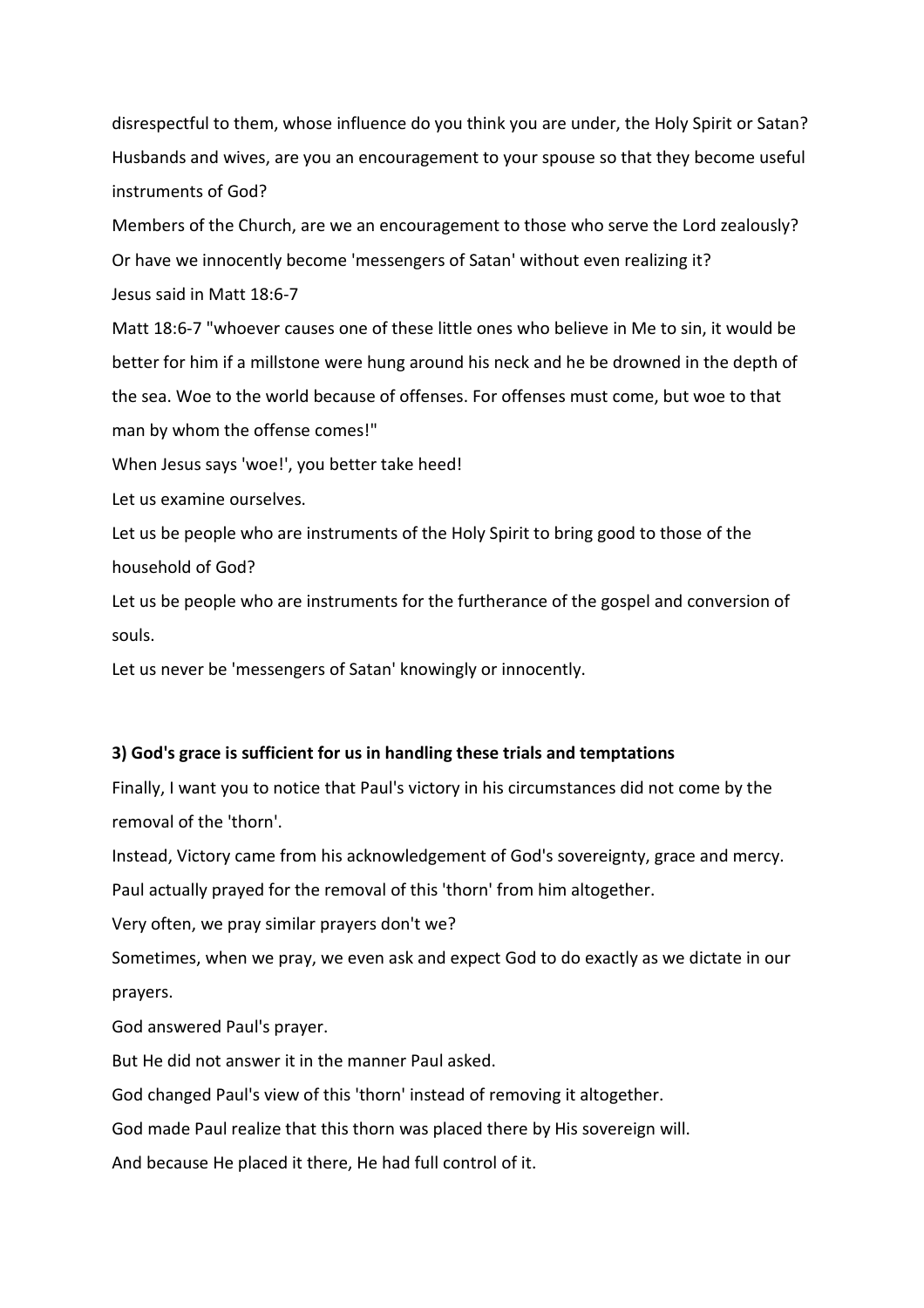And because He had full control of it, He will be glorified through how He helps Paul handle it.

When Paul had come to accept this, he was then finally able to say 'when I am weak, then I am strong'.

'I will boast of my infirmities, that the power of Christ may rest upon me.'

Friends, God is glorified when His creation submits to His rule.

The angels rejoice in heaven when a sinner repents and returns as a prodigal to his heavenly Father.

The angels don't rejoice when one sinner wins an argument or a battle over another.

God is glorified when there is repentance and humbling of hearts.

God said to Paul and to all of us "My grace is sufficient for you".

My strength is made perfect in weakness.

My friends, we all have our different thorns in our life.

I do not know how you have been praying about them.

Perhaps you may have been asking for their removal the way Paul did.

But the thorn had not been removed in the same way Paul's thorn was not removed.

What could God be teaching you if this is the case?

Is there repentance or acknowledgement of sin required?

Friends, let there be humbling of hearts and not hardening.

Let us submit to what God wants to change in us rather than what we want God to change.

Let us be able to rejoice in God just like the apostle Paul:

'my grace is sufficient for you and my strength is made perfect in weakness'.

'for when I am weak, then I am strong'.

Let us close by recalling our 3 points for today:

## 1) As Christians, expect trials and temptations in your life.

2) Trials and temptations are often delivered by 'messengers' of Satan.

Let us be careful not to be messengers of Satan.

Instead, let us be messengers of the Holy Spirit.

# 3) Finally, let us rejoice that God will glorify Himself in our trials and temptations.

It may not come from their removal.